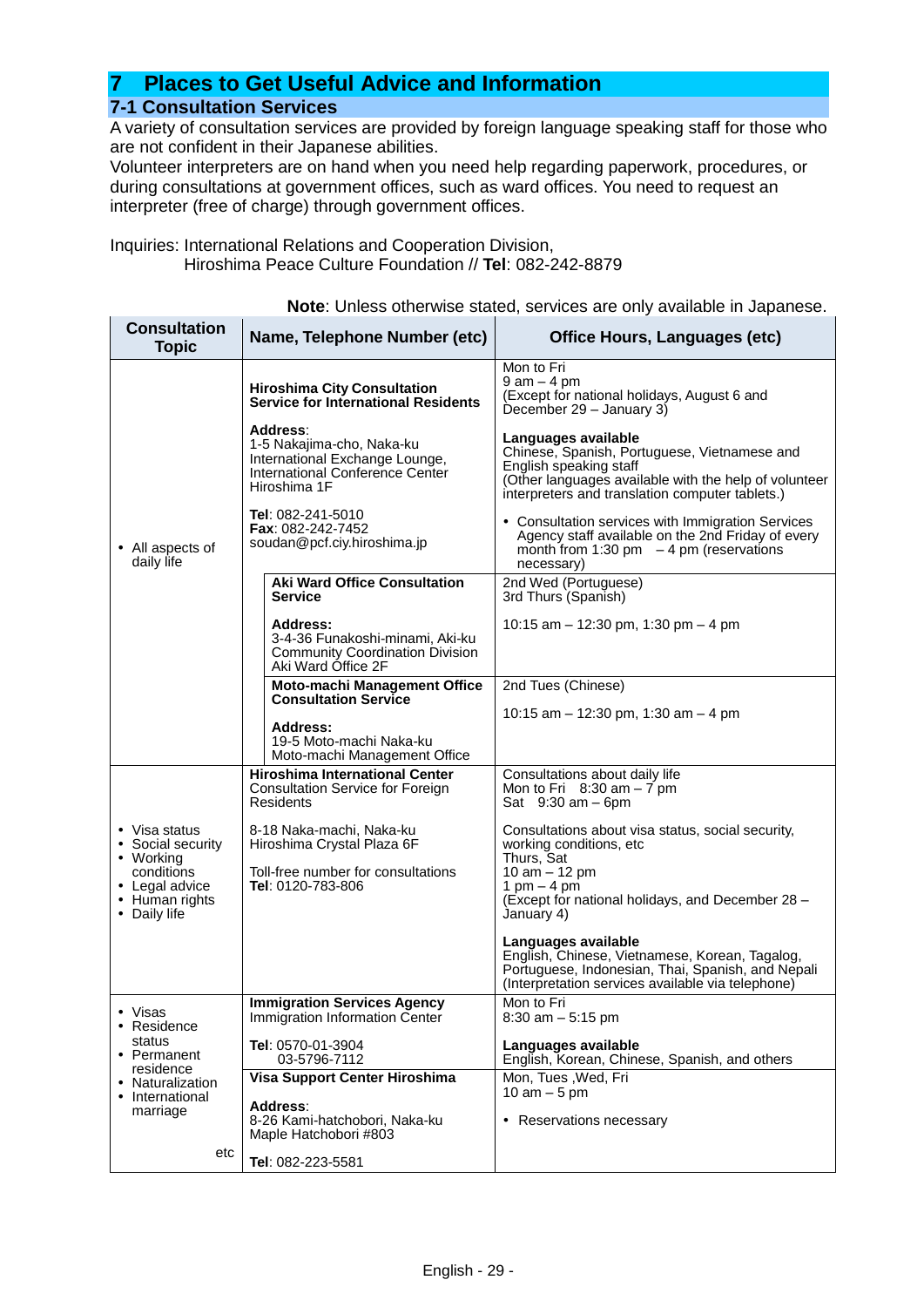| <b>Consultation</b><br><b>Topic</b>                                                                                 | Name, Telephone Number (etc)                                                                                                                                                                                     | <b>Office Hours, Languages (etc)</b>                                                                                           |  |
|---------------------------------------------------------------------------------------------------------------------|------------------------------------------------------------------------------------------------------------------------------------------------------------------------------------------------------------------|--------------------------------------------------------------------------------------------------------------------------------|--|
|                                                                                                                     | <b>Ministry of Justice</b><br>Foreign-language Human Rights<br><b>Hotline</b>                                                                                                                                    | Mon to Fri<br>$9$ am $-5$ pm<br>(Except national holidays, and December 29 -<br>January 3)                                     |  |
| • Human rights                                                                                                      | Tel: 0570-09-0911                                                                                                                                                                                                | Languages available<br>English, Chinese, Korean, Filipino, Portuguese,<br>Vietnamese, Nepali, Spanish, Indonesian, and Thai    |  |
|                                                                                                                     | Hiroshima Foreign Workers Labor<br><b>Conditions Consultation Service</b><br>(Hiroshima Labor Bureau Inspection<br>Division)<br>Address:<br>6-30 Kami-hatchobori, Naka-ku<br>Joint Government Building No. 2, 5F | $9$ am $-$ 12 pm<br>1 pm $-$ 4:30 pm<br>Languages available<br>Portuguese and Spanish (Mon, Tues, Thurs, Fri)<br>Chinese (Fri) |  |
| • Labor conditions                                                                                                  | <b>Tel: 082-221-9242</b><br><b>Hiroshima Central Foreign Workers</b><br><b>Labor Conditions Consultation</b><br><b>Service</b><br>(Hiroshima Central Labor Standards)<br>Inspection Office)                      | $9:30$ am $-12$ pm<br>$1pm - 5pm$<br>Languages available<br>Vietnamese (Tues)                                                  |  |
|                                                                                                                     | Address:<br>6-30 Kami-hatchobori, Naka-ku<br>Joint Government Building No. 2, 1F                                                                                                                                 |                                                                                                                                |  |
|                                                                                                                     | Tel: 082-221-2460<br><b>Hiroshima Foreign Residents</b><br><b>Employment Service Office</b>                                                                                                                      | Mon to Fri<br>10 am $-$ 4 pm                                                                                                   |  |
| • Employment                                                                                                        | Address:<br>8-2 Kami-hatchobori, Naka-ku<br>(Hello Work Hiroshima Office)<br>Tel: 082-228-0522                                                                                                                   | Languages available<br>Portuguese and Spanish (Mon, Thurs, 2nd and 4th<br>Wed)<br>Chinese (Mon to Fri)<br>English (Tues)       |  |
|                                                                                                                     | Hello Work Hiroshima Higashi                                                                                                                                                                                     | Mon, Wed<br>10 am $-$ 4:30 pm                                                                                                  |  |
|                                                                                                                     | Address:<br>13-7 Hikarigaoka, Higashi-ku<br>Tel: 082-264-8609                                                                                                                                                    | Languages available<br>Portuguese and Spanish                                                                                  |  |
| • Opinions/<br>comments<br>about municipal<br>government<br>• Problems in<br>your daily life<br>• Traffic accidents | <b>Hiroshima City Citizens</b><br><b>Consultation Center</b><br>Address:<br>1-6-34 Kokutaiji-machi, Naka-ku<br>(Hiroshima City Hall main building 1F)<br><b>Tel: 082-504-2120</b>                                | Mon to Fri<br>$8:30$ am $-5$ pm<br>(Except for national holidays, August 6, and<br>December 29 - January 3)                    |  |
|                                                                                                                     | Ministry of Internal Affairs and<br><b>Communications Administrative</b><br><b>Counselling Center Kikumimi</b>                                                                                                   | Mon to Fri<br>$8:30$ am $-5:15$ pm<br>(Except for national holidays and December 29 -<br>January 3)                            |  |
| • General<br>administrative<br>paperwork and                                                                        | <b>Address:</b><br>6-30 Kami-Hatchobori, Naka-ku<br>Joint Government Building No. 4, 13F                                                                                                                         | • Consultations via handheld translation devices                                                                               |  |
| procedures                                                                                                          | <b>Tel: 0570-090110 (Nationwide)</b><br>Tel: 082-222-1100 (Hiroshima)<br>kikumimi.japan@soumu.go.jp (English<br>only)                                                                                            | • Accepts consultations in English via email                                                                                   |  |
|                                                                                                                     | <b>Spousal Domestic Violence</b><br><b>Counseling and Support Center</b>                                                                                                                                         | Mon to Fri<br>10 am $-5$ pm                                                                                                    |  |
| • Domestic<br>violence by a<br>spouse or<br>partner                                                                 | Address:<br>11-27 Fujimi-cho, Naka-ku<br>(Hiroshima City Public Health Center<br>3F)<br>Tel: 082-545-7498<br>Fax: 082-249-8012                                                                                   | (Except for national holidays, August 6, and<br>December 29-January 3)<br>• Female consultation staff are on hand              |  |
|                                                                                                                     | <b>Telephone Consultation</b><br><b>Service</b><br><b>During Holidays</b>                                                                                                                                        | Sat, Sun, national holidays, and August 6<br>10 am $-5$ pm                                                                     |  |
|                                                                                                                     | Tel: 082-252-5578                                                                                                                                                                                                | (Except for December 29 - January 3)                                                                                           |  |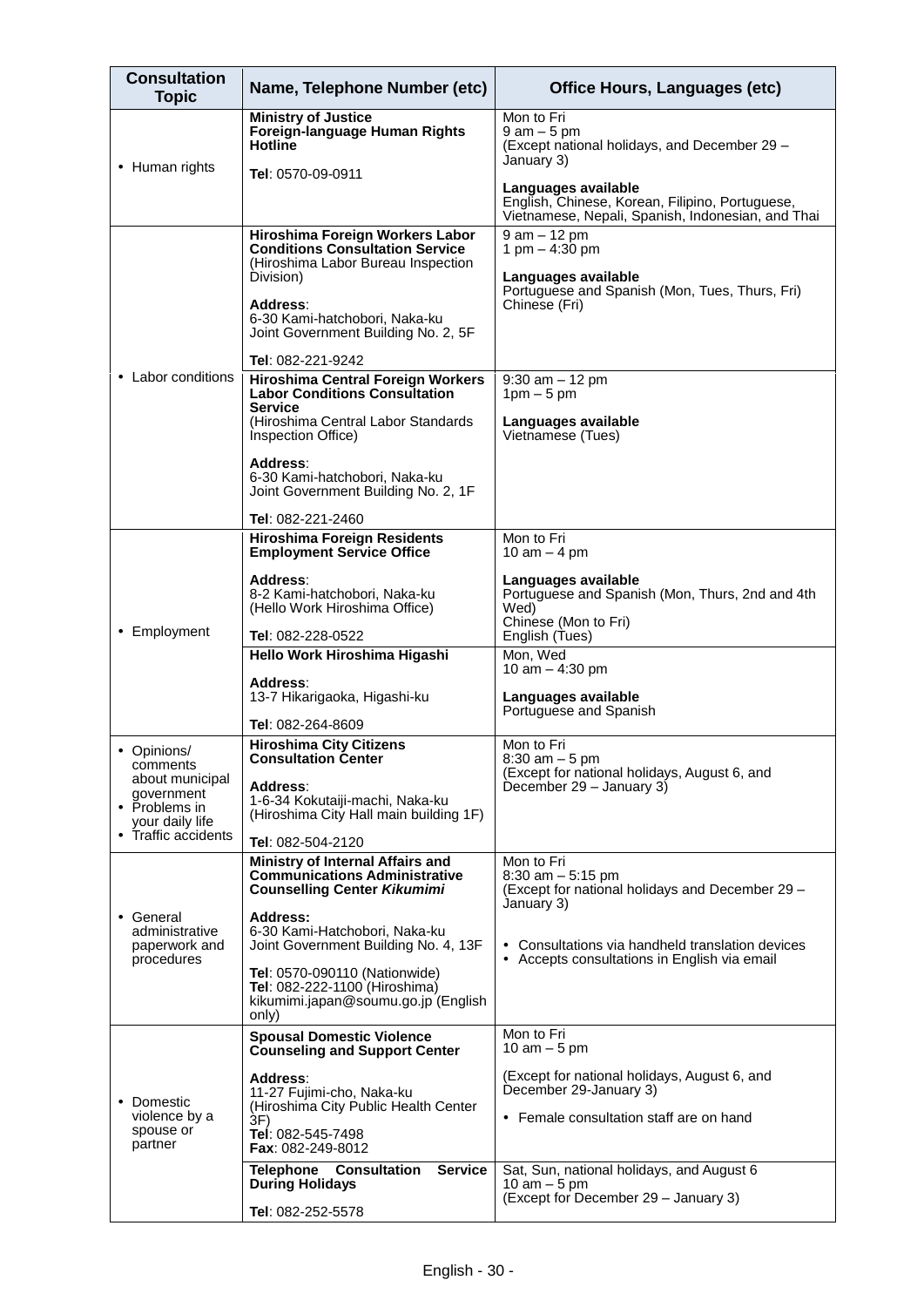| <b>Consultation</b><br><b>Topic</b>                                     | Name, Telephone Number (etc)                                                                                                                                                                                                | <b>Office Hours, Languages (etc)</b>                                                                                                                        |
|-------------------------------------------------------------------------|-----------------------------------------------------------------------------------------------------------------------------------------------------------------------------------------------------------------------------|-------------------------------------------------------------------------------------------------------------------------------------------------------------|
| • Victims of<br>violence                                                | <b>Hiroshima City Violence</b><br><b>Consultation Center</b><br>Address:<br>1-6-34 Kokutaiji-machi, Naka-ku<br>(Hiroshima City Hall main building<br>12F)<br><b>Tel</b> : 082-504-2710                                      | Mon to Fri<br>$8:30$ am $-5$ pm<br>(Except for national holidays, August 6, and<br>December 29 - January 3)<br>• Life safety consultation staff are on hand |
| • Support for<br>victims of crime,<br>etc                               | Fax: 082-504-2712<br><b>Hiroshima City General</b><br><b>Consultation Service for Victims of</b><br>Crime<br>Address:<br>1-6-34 Kokutaiji-machi, Naka-ku<br>(Hiroshima City Hall main building<br>12F)<br>Tel: 082-504-2722 | Mon to Fri<br>$8:30$ am $-5:15$ pm<br>(Except for national holidays, August 6, and<br>December $29 -$ January 3)                                            |
| • All aspects of<br>medical care                                        | <b>Hiroshima City Healthcare Safety</b><br><b>Support Center</b><br>Address:<br>1-6-34 Kokutaiji-machi, Naka-ku<br>(Hiroshima City Hall main building<br>13F)<br><b>Tel</b> : 082-504-2051<br><b>Fax: 082-504-2258</b>      | Mon to Fri<br>$9$ am $-3$ pm<br>(Except for national holidays, August 6, and<br>December 29 - January 3)                                                    |
| • Emergencies                                                           | Hiroshima Region Urban Area<br><b>Emergency Consultation Center</b><br>Tel: #7119 or 082-246-2000                                                                                                                           | 24 hours                                                                                                                                                    |
| • Emergencies<br>(Children)                                             | <b>Child Emergency Telephone</b><br><b>Consultations</b><br><b>Tel</b> : #8000 or 082-505-1399                                                                                                                              | Everyday<br>$7 \text{ pm} - 8 \text{ am}$ (overnight)                                                                                                       |
| • Consumer<br>problems<br>(door-to-door<br>sales, etc)<br>Loan problems | <b>Hiroshima City Consumer Affairs</b><br><b>Center</b><br>Address:<br>6-27 Moto-machi, Naka-ku<br>AQ'A Hiroshima Center City 8F<br>Tel: 082-225-3300<br><b>Consumer Hotline: 188</b><br>Fax: 082-221-6282                  | 10 am $-7$ pm<br>(Except for Tues and December 29 - January 3)<br>• Consumer issues consultation staff are on hand                                          |
| • Mental health                                                         | Hiroshima City Mental Health and<br><b>Welfare Center</b><br>Address∶<br>11-27 Fujimi-cho, Naka-ku<br>(Hiroshima City Public Health Center<br>4F)<br>Tel: 082-245-7731                                                      | Mon to Fri<br>$8:30$ am $-5$ pm<br>(Except for national holidays, August 6, December<br>$29 - January 3$ )<br>• Run with the help of volunteer interpreters |
| • Childbirth<br>• Pregnancy<br>• Parenting<br>$\cdot$ Health<br>etc     | <b>Ward Office Public Health</b><br><b>Departments</b><br>See page 18 for a list of divisions and<br>further information                                                                                                    | Mon-Fri<br>$8:30$ am $-5:15$ pm<br>(Except for national holidays, August 6, December<br>$29 - January 3$ )                                                  |
| • Long-Term Care<br>Insurance<br>• Concerns about<br>long term care     | <b>Hiroshima City Long-Term Care</b><br><b>Insurance Hotline</b><br><b>Tel</b> : 082-504-2652<br><b>Fax: 082-504-2136</b>                                                                                                   | Mon-Fri<br>$8:30$ am $-5:15$ pm<br>(Except for national holidays, August 6, December<br>$29 - January 3$ )                                                  |
| • Truancy<br>• Reclusive<br>behavior<br>• Studying/<br>careers          | <b>Hiroshima City Youth Counselling</b><br><b>Center</b><br><b>Tel</b> : 082-242-2117                                                                                                                                       | Mon-Sat<br>$9$ am $-5$ pm<br>(Except for national holidays, August 6, December<br>$29 - January 3$ )                                                        |
| • Bullying among<br>children<br>• Children in crisis                    | <b>Hiroshima City Youth Counselling</b><br>Center<br>(Bullying Emergency Hotline)<br>Tel: 082-242-2110                                                                                                                      | 24 hours                                                                                                                                                    |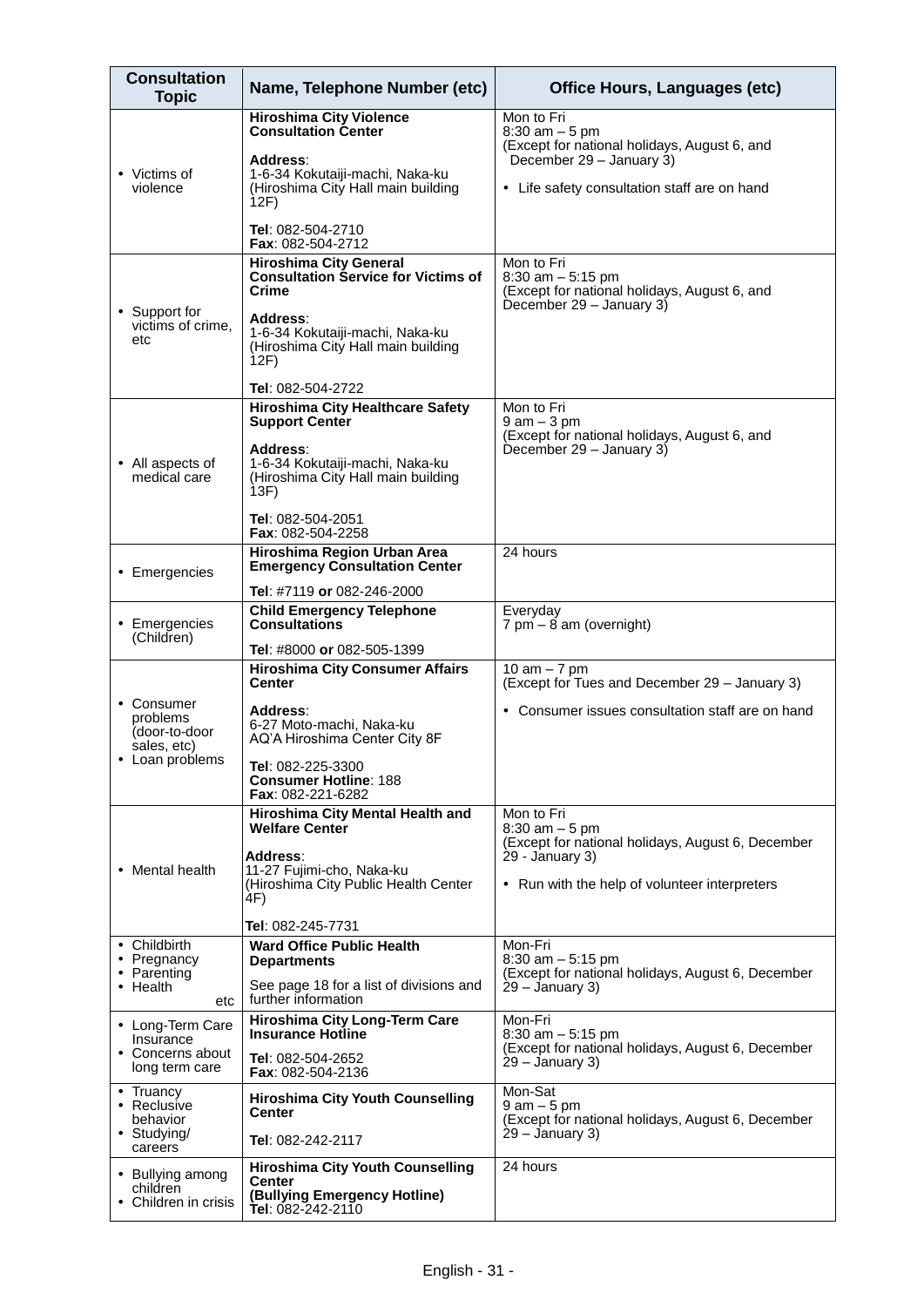### **7-2 Municipal Organizations**

### **City Hall, Ward Offices and Branch Offices**

When you phone a ward office, they will connect you to the appropriate division.

| <b>Name</b>               | <b>Address</b>                                                               | <b>Tel</b>   | <b>Fax</b>   |
|---------------------------|------------------------------------------------------------------------------|--------------|--------------|
| Hiroshima City Hall       | 1-6-34 Kokutaiji-machi, Naka-ku                                              | 082-245-2111 |              |
| Naka Ward Office          | 1-4-21 Kokutaiji-machi, Naka-ku                                              | 082-245-2111 | 082-541-3835 |
| Higashi Ward Office       | 9-38 Higashi-kaniya-cho, Higashi-ku                                          | 082-245-2111 | 082-262-6986 |
| Nukushina Branch Office   | 5-1-18 Nukushina, Higashi-ku                                                 | 082-289-2000 |              |
| Minami Ward Office        | 1-5-44 Minami-machi, Minami-ku                                               | 082-245-2111 | 082-252-7179 |
| Ninoshima Branch Office   | 752-74 Aza Yajita, Ninoshima-cho,<br>Minami-ku                               | 082-259-2511 |              |
| Nishi Ward Office         | 2-2-1 Fukushima-cho, Nishi-ku                                                | 082-245-2111 | 082-232-9783 |
| Asaminami Ward Office     | 1-33-14 Furuichi, Asaminami-ku                                               | 082-245-2111 | 082-877-2299 |
| Sato Branch Office        | 6-29-28 Midorii, Asaminami-ku                                                | 082-877-1311 |              |
| <b>Gion Branch Office</b> | 2-48-7 Gion, Asaminami-ku                                                    | 082-874-3311 |              |
| Numata Branch Office      | 7-64-8 Tomo-higashi, Asaminami-ku<br>(Numata Civic Facilities Complex<br>2F) | 082-848-1111 |              |
| Asakita Ward Office       | 4-13-13 Kabe, Asakita-ku                                                     | 082-245-2111 | 082-815-3906 |
| Shiraki Branch Office     | 2391-4 Oaza Akiyama, Shiraki-cho,<br>Asakita-ku                              | 082-828-1211 |              |
| Koyo Branch Office        | 5-13-7 Fukawa, Asakita-ku                                                    | 082-842-1121 |              |
| Asa Branch Office         | 3052-1 Oaza Imuro, Asa-cho,<br>Asakita-ku                                    | 082-835-1111 |              |
| Aki Ward Office           | 3-4-36 Funakoshi-minami, Aki-ku                                              | 082-245-2111 | 082-822-8069 |
| Nakano Branch Office      | 3-20-9 Nakano, Aki-ku                                                        | 082-893-2121 |              |
| Ato Branch Office         | 6257-2 Ato-cho, Aki-ku                                                       | 082-856-0211 |              |
| Yano Branch Office        | 5-7-18 Yano-higashi, Aki-ku                                                  | 082-888-1112 |              |
| Saeki Ward Office         | 2-5-28 Kairoen, Saeki-ku                                                     | 082-245-2111 | 082-923-5098 |
| Yuki Branch Office        | 166 Oaza Wada, Yuki-cho, Saeki-ku                                            | 0829-83-0111 | 0829-83-1129 |

### **Waterworks Bureau Service Stations**

| <b>Ward</b>    | <b>Service Station</b>       |         | <b>Address</b>                     | Tel          | <b>Fax</b>   |
|----------------|------------------------------|---------|------------------------------------|--------------|--------------|
| Naka Ward      |                              | Naka    |                                    | 082-221-5522 | 082-511-6925 |
| Higashi Ward   | Chuo<br>Service              | Higashi | 9-32 Moto-machi, Naka-ku           | 082-511-6922 | 082-511-6925 |
| Minami Ward    | Station                      | Minami  |                                    | 082-511-6933 | 082-221-3060 |
| Nishi Ward     |                              | Nishi   |                                    | 082-511-6944 | 082-221-3060 |
| Asaminami Ward | Asaminami Service<br>Station |         | 1-33-14 Furuichi,<br>Asaminami-ku  | 082-831-4565 | 082-877-0679 |
| Asakita Ward   | Asakita Service Station      |         | 4-13-13 Kabe, Asakita-ku           | 082-819-3958 | 082-814-8859 |
| Aki Ward       | Aki Service Station          |         | 3-4-36 Funakoshi-minami.<br>Aki-ku | 082-821-4949 | 082-823-6624 |
| Saeki Ward     | Saeki Service Station        |         | 2-11-41 Kairoen, Saeki-ku          | 082-923-4121 | 082-922-6985 |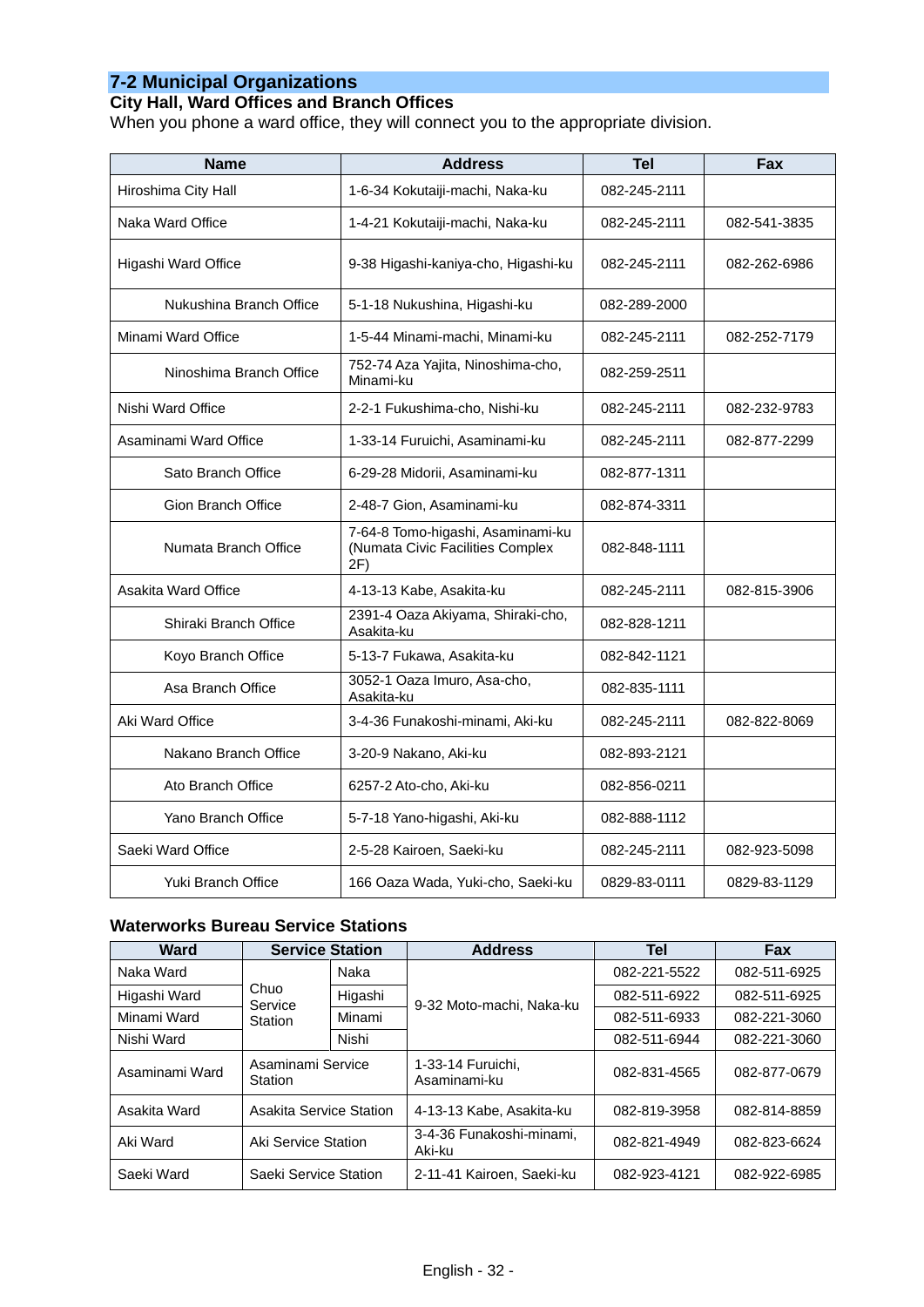### **Sanitation Offices**

| <b>Office names</b>              | <b>Address</b>                             | Tel          |
|----------------------------------|--------------------------------------------|--------------|
| Naka Sanitation Office           | 1-5-1 Minami-yoshijima, Naka-ku            | 082-241-0779 |
| <b>Minami Sanitation Office</b>  | 3-17-2 Shinonome, Minami-ku                | 082-286-9790 |
| Nishi Sanitation Office          | 7-7-1 Shoko-center, Nishi-ku               | 082-277-6404 |
| Asaminami Sanitation Office      | 4-4013-1 Tomo-kita, Asaminami-ku           | 082-848-3320 |
| <b>Asakita Sanitation Office</b> | 1471-8 Oaza Nakajima, Kabe-cho, Asakita-ku | 082-814-7884 |
| Aki Sanitation Office            | 2-3-18 Yano-shin-machi, Aki-ku             | 082-884-0322 |
| Saeki Sanitation Office          | 1-4-48 Kairoen, Saeki-ku                   | 082-922-9211 |

# **Municipal Tax Office Municipal Resident Tax Sections**

| <b>Office names</b>           | <b>Address</b>           | Tel                                                                                    |
|-------------------------------|--------------------------|----------------------------------------------------------------------------------------|
| Central Municipal Tax Office  | Naka Ward Office         | 082-504-2564 (Naka Ward jurisdiction)<br>082-504-2751 (Minami Ward jurisdiction)       |
| Eastern Municipal Tax Office  | Higashi Ward Office      | 082-568-7719 (Higashi Ward and Aki Ward<br>jurisdictions)                              |
| Western Municipal Tax Office  | Nishi Ward Office        | 082-532-0942 (Nishi Ward jurisdiction)<br>082-532-1012 (Saeki Ward jurisdiction)       |
| Northern Municipal Tax Office | Asaminami Ward<br>Office | 082-831-4935 (Asaminami Ward jurisdiction)<br>082-831-5016 (Asakita Ward jurisdiction) |

# **Payment Departments (Consultations about the collection of Residents Tax, etc)**

| Ward (etc)                                  | <b>Division</b>                           | Tel          | <b>Email</b>                 | Fax          |
|---------------------------------------------|-------------------------------------------|--------------|------------------------------|--------------|
| Naka Ward                                   | Collections                               | 082-504-0131 |                              |              |
|                                             | Division I                                | 082-504-0134 | tyoshu1@city.hiroshima.lg.jp |              |
| Higashi Ward                                | Collections<br>Division III               | 082-504-0321 | tyoshu3@city.hiroshima.lg.jp |              |
| Minami Ward                                 | Collections                               | 082-504-0132 |                              |              |
|                                             | Division I                                | 082-504-0133 | tyoshu1@city.hiroshima.lg.jp |              |
|                                             |                                           | 082-504-0211 |                              |              |
| Nishi Ward                                  | Collections<br>Division II                | 082-504-0212 | tyoshu2@city.hiroshima.lg.jp | 082-249-3901 |
|                                             |                                           | 082-504-0214 |                              |              |
| Asaminami Ward                              |                                           | 082-504-0411 |                              |              |
|                                             | Collections<br>Division IV                | 082-504-0412 | tyoshu4@city.hiroshima.lg.jp |              |
| Asakita Ward                                |                                           | 082-504-0413 |                              |              |
|                                             |                                           | 082-504-0414 |                              |              |
| Aki Ward                                    | Collections<br>Division III               | 082-504-0322 | tyoshu3@city.hiroshima.lg.jp |              |
| Saeki Ward                                  | Collections<br>Division II                | 082-504-0213 | tyoshu2@city.hiroshima.lg.jp |              |
| Outside                                     | Collections<br>Division III               | 082-504-0323 |                              |              |
| Hiroshima City                              |                                           | 082-504-0324 | tyoshu3@city.hiroshima.lg.jp |              |
| All Areas<br>(Large-sum Tax<br>Delinguency) | Special<br>Delinguent<br>Payment Division | 082-504-2128 | tokutai@city.hiroshima.lg.jp |              |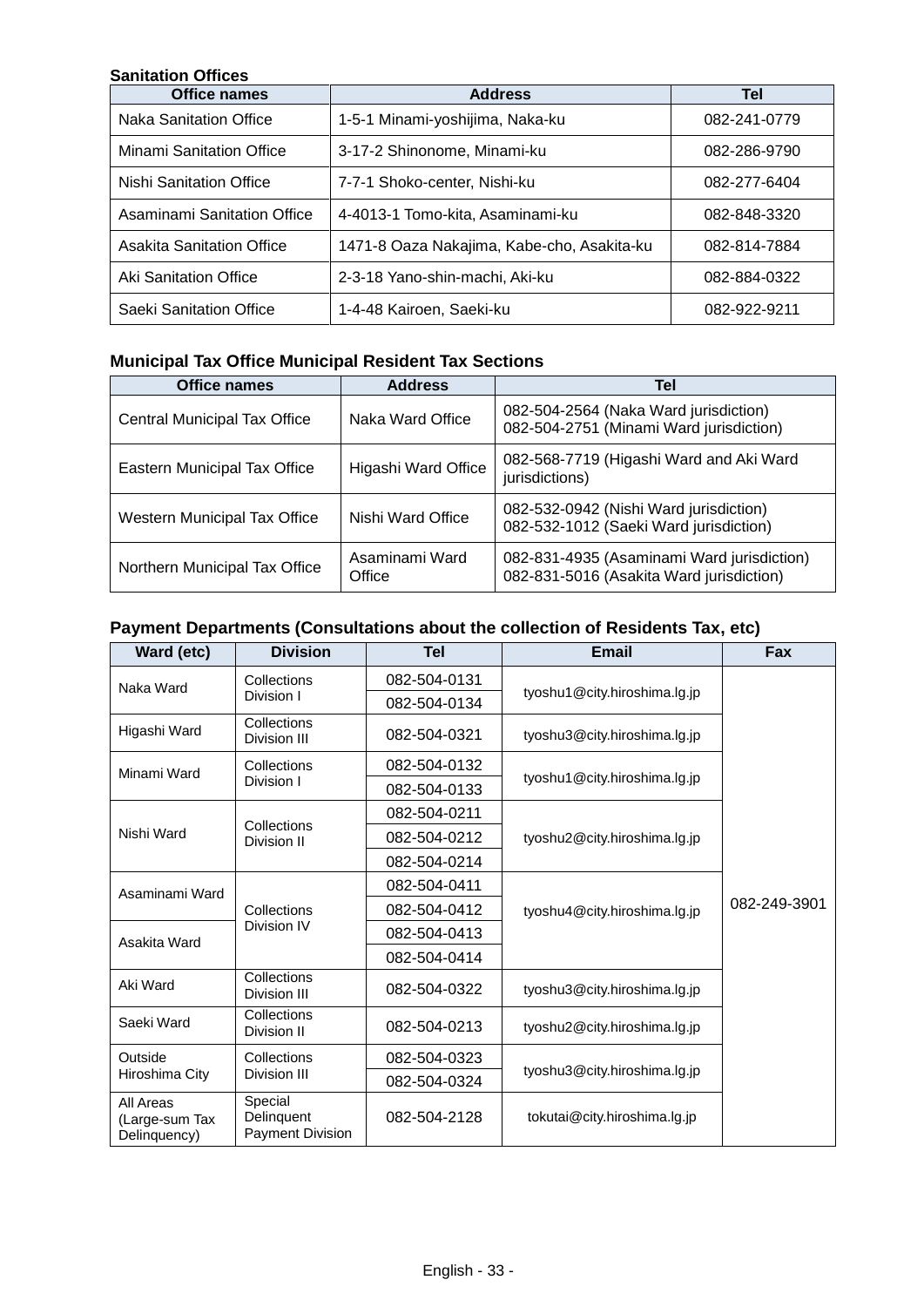|  | Ward Office Public Health Departments (Consultations about health and welfare) |
|--|--------------------------------------------------------------------------------|
|--|--------------------------------------------------------------------------------|

|                               |                                                | <b>Tel</b>                                                   |                                             |                              |                                     |                                                                                                                              |
|-------------------------------|------------------------------------------------|--------------------------------------------------------------|---------------------------------------------|------------------------------|-------------------------------------|------------------------------------------------------------------------------------------------------------------------------|
| <b>Ward</b><br><b>Address</b> |                                                | <b>Mutual Community Support</b><br><b>Division</b>           |                                             | <b>Welfare Division</b>      |                                     | <b>Family and</b>                                                                                                            |
|                               |                                                |                                                              | <b>General</b><br><b>Consul-</b><br>tations |                              | Long-term<br>Care<br><b>Section</b> | <b>Health</b><br><b>Services</b><br><b>Division</b>                                                                          |
| Naka<br>Ward                  | 〒730-8565<br>$4 - 1 - 1$<br>Ote-machi          | 082-504-2109<br>082-504-2528<br>082-504-2739<br>082-504-2174 | 082-504-2586                                | 082-504-2569<br>082-504-2588 | 082-504-2570<br>082-504-2478        | 082-504-2571<br>082-504-2688<br>082-504-2572<br>082-504-2689<br>082-504-2331<br>082-504-2334<br>082-504-2443<br>082-504-2333 |
| Higashi<br>Ward               | 〒732-8510<br>9-34 Higashi-<br>kaniya-cho       | 082-568-7735<br>082-568-7729<br>082-568-7794<br>082-261-0315 | 082-568-7731                                | 082-568-7733<br>082-568-7734 | 082-568-7730<br>082-568-7732        | 082-568-7726<br>082-568-7727<br>082-568-7728                                                                                 |
| Minami<br>Ward                | 〒734-8523<br>$1 - 4 - 46$<br>Minami-<br>machi  | 082-250-4133<br>082-250-4108<br>082-250-4160<br>082-250-4134 | 082-250-4109                                | 082-250-4131<br>082-250-4132 | 082-250-4107<br>082-250-4138        | 082-250-4104<br>082-250-4105<br>082-250-4141<br>082-250-4149<br>082-250-4155                                                 |
| Nishi<br>Ward                 | 〒733-8535<br>$2 - 24 - 1$<br>Fukushima-<br>cho | 082-294-6384<br>082-294-6235<br>082-294-6519<br>082-503-6288 | 082-294-6289                                | 082-294-6342<br>082-294-6346 | 082-294-6218<br>082-294-6585        | 082-294-6117<br>082-294-6119<br>082-294-6583<br>082-294-6069<br>082-294-6135                                                 |
| Asaminami<br>Ward             | 〒731-0194<br>$1 - 38 - 13$<br>Nakasu           | 082-831-4944<br>082-831-4942<br>082-831-5017<br>082-877-2146 | 082-831-4568                                | 082-831-4945<br>082-831-4946 | 082-831-4941<br>082-831-4943        | 082-831-4940<br>082-831-5010<br>082-831-4973                                                                                 |
| Asakita<br>Ward               | 〒731-0221<br>$3-19-22$<br>Kabe                 | 082-819-0616<br>082-819-0586<br>082-819-0639<br>082-819-0617 | 082-819-0587                                | 082-819-0605<br>082-819-0608 | 082-819-0585<br>082-819-0621        | 082-819-0576<br>082-819-0620                                                                                                 |
| Akı<br>Ward                   | 〒736-8555<br>3-2-16<br>Funakoshi-<br>minami    | 082-821-2820<br>082-821-2809<br>082-821-2827<br>082-821-2821 | 082-821-2810                                | 082-821-2813<br>082-821-2816 | 082-821-2808<br>082-821-2823        | 082-821-2806                                                                                                                 |
| Saeki<br>Ward                 | 〒731-5195<br>$1 - 4 - 5$<br>Kairoen            | 082-943-9733<br>082-943-9731<br>082-943-9773<br>082-921-5010 | 082-943-9728                                | 082-943-9732<br>082-943-9769 | 082-943-9729<br>082-943-9730        | 082-943-9726<br>082-943-9764                                                                                                 |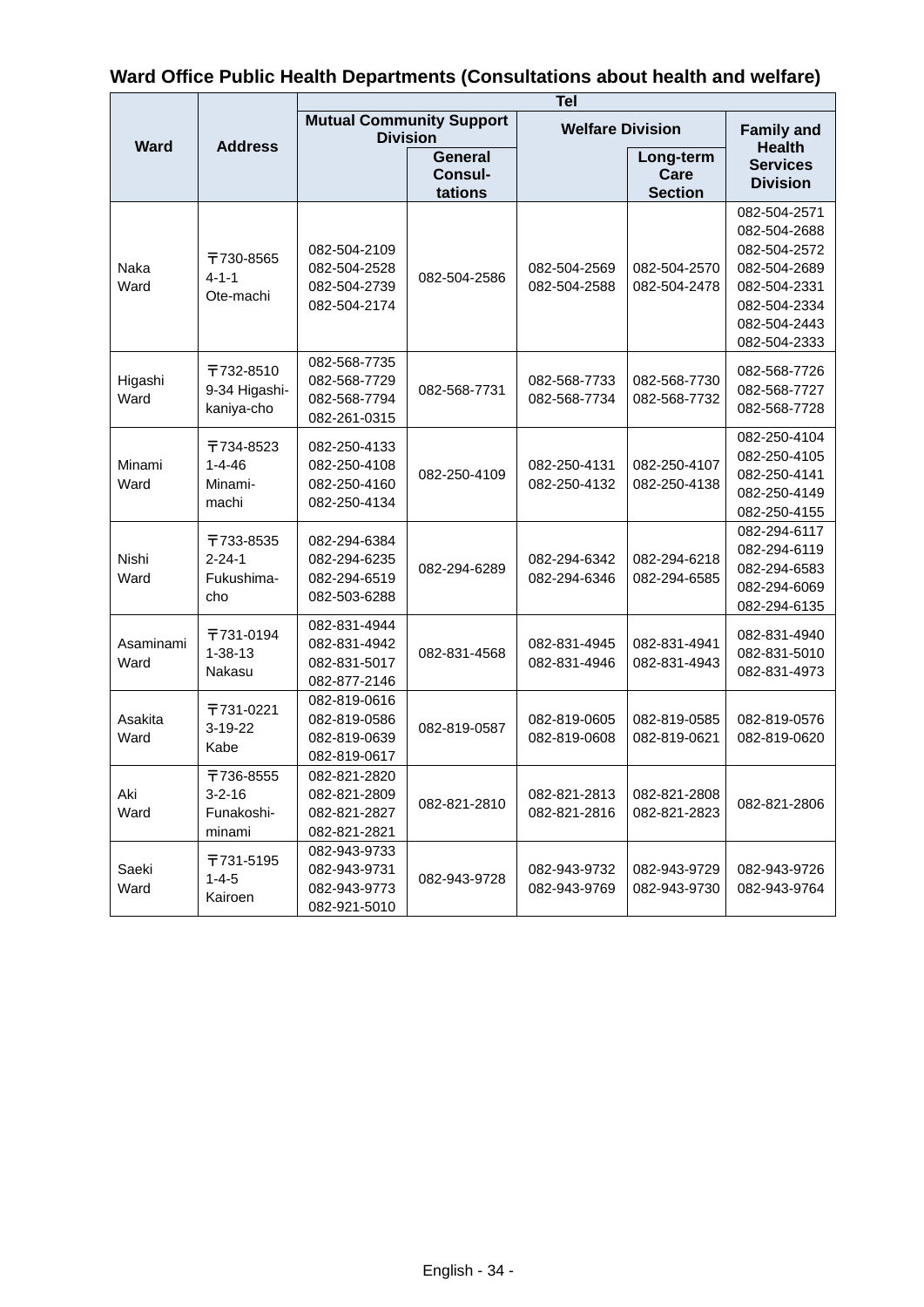## **Fire Services Bureau and Fire Stations**

| <b>Name</b>                           | <b>Address</b>                             | Tel          | <b>Fax</b>   |
|---------------------------------------|--------------------------------------------|--------------|--------------|
| Hiroshima City Fire Services Bureau   | 5-20-12 Ote-machi, Naka-ku                 | 082-246-8211 | 082-247-1645 |
| Hiroshima City Naka Fire Station      | 5-20-12 Ote-machi, Naka-ku                 | 082-541-2700 | 082-542-7720 |
| Hiroshima City Higashi Fire Station   | 2-12-6 Hikari-machi, Higashi-ku            | 082-263-8401 | 082-263-7489 |
| Hiroshima City Minami Fire Station    | 2-5-14 Matoba-cho, Minami-ku               | 082-261-5181 | 082-261-5191 |
| Hiroshima City Nishi Fire Station     | 43-10 Miyako-machi, Nishi-ku               | 082-232-0381 | 082-232-3293 |
| Hiroshima City Asaminami Fire Station | 1-10-3 Midorii, Asaminami-ku               | 082-877-4101 | 082-877-9462 |
| Hiroshima City Asakita Fire Station   | 4-26-13 Kabe-minami,<br>Asakita-ku         | 082-814-4795 | 082-814-9931 |
| Hiroshima City Aki Fire Station       | 3-12 Horikawa-machi, Kaita-cho,<br>Aki-gun | 082-822-4349 | 082-822-9119 |
| Hiroshima City Saeki Fire Station     | 7-25-18 Itsukaichi-chuo,<br>Saeki-ku       | 082-921-2235 | 082-921-5336 |

### **7-3 Foreign Diplomatic Offices and International Organizations**

| <b>Name</b>                                                                     | <b>Address</b>                                                                     | Tel          |
|---------------------------------------------------------------------------------|------------------------------------------------------------------------------------|--------------|
| Consulate-General of the Republic of Korea in<br>Hiroshima                      | 5-9-17 Midori, Minami-ku                                                           | 082-505-2100 |
| Office of Thai Trade Representative, Hiroshima                                  | 3-7-47 Senda-machi, Naka-ku<br>Hiroshima Prefectural Information<br>Plaza 5F       | 082-249-9911 |
| United Nations Institute for Training and Research<br>(UNITAR) Hiroshima Office | 5-44 Moto-machi, Naka-ku<br>Hiroshima Chamber of Commerce and<br>Industry Bldg, 5F | 082-511-2424 |

#### **7-4 Afterhours Emergency Care Facility Specialism Mon to Fri Saturdays Sundays Holidays Family doctors** This is a doctor who you see regularly, and who is familiar with your physical condition. As some doctors might be able to see you afterhours, it is best to have a family doctor. Clinics designated to open on Sundays and national holidays can be found in the day's newspaper and on the City of Hiroshima website. Look for 当番医 とうばんい (*tōban-i*). 9 am – 5:30 pm **Hiroshima Citizens Hospital** 7-33 Moto-machi, Naka-ku **Te**l: 082-221-2291 **Fax**: 082-223-5514 Internal medicine and others 5 pm – 8:30 am (overnight) 8:30 am – 8:30 am (overnight) 8:30 am – 8:30 am (overnight) 8:30 am – 8:30 am (overnight) **Funairi Citizens Hospital** 14-11 Funairi-saiwai-cho, Naka-ku **Tel**: 082-232-6195 **Fax**: 082-232-6156 Pediatrics  $\begin{bmatrix} 5 \text{ pm} - 8:30 \text{ am} \\ \text{6} \text{ cm} \text{ m} \end{bmatrix}$ (overnight) 8:30 am – 8:30 am (overnight) 8:30 am – 8:30 am (overnight) 8:30 am – 8:30 am (overnight) **Asa Citizens Hospital** (Closed Aug 6 and Dec 29 to Jan 3) 2-1-1 Kabe-minami, Asakita-ku **Te**l: 082-815-5211 **Fax**: 082-814-1791 Pediatrics  $\vert$  /  $\vert$  /  $\vert$  6 pm – 10 pm  $\vert$  Closed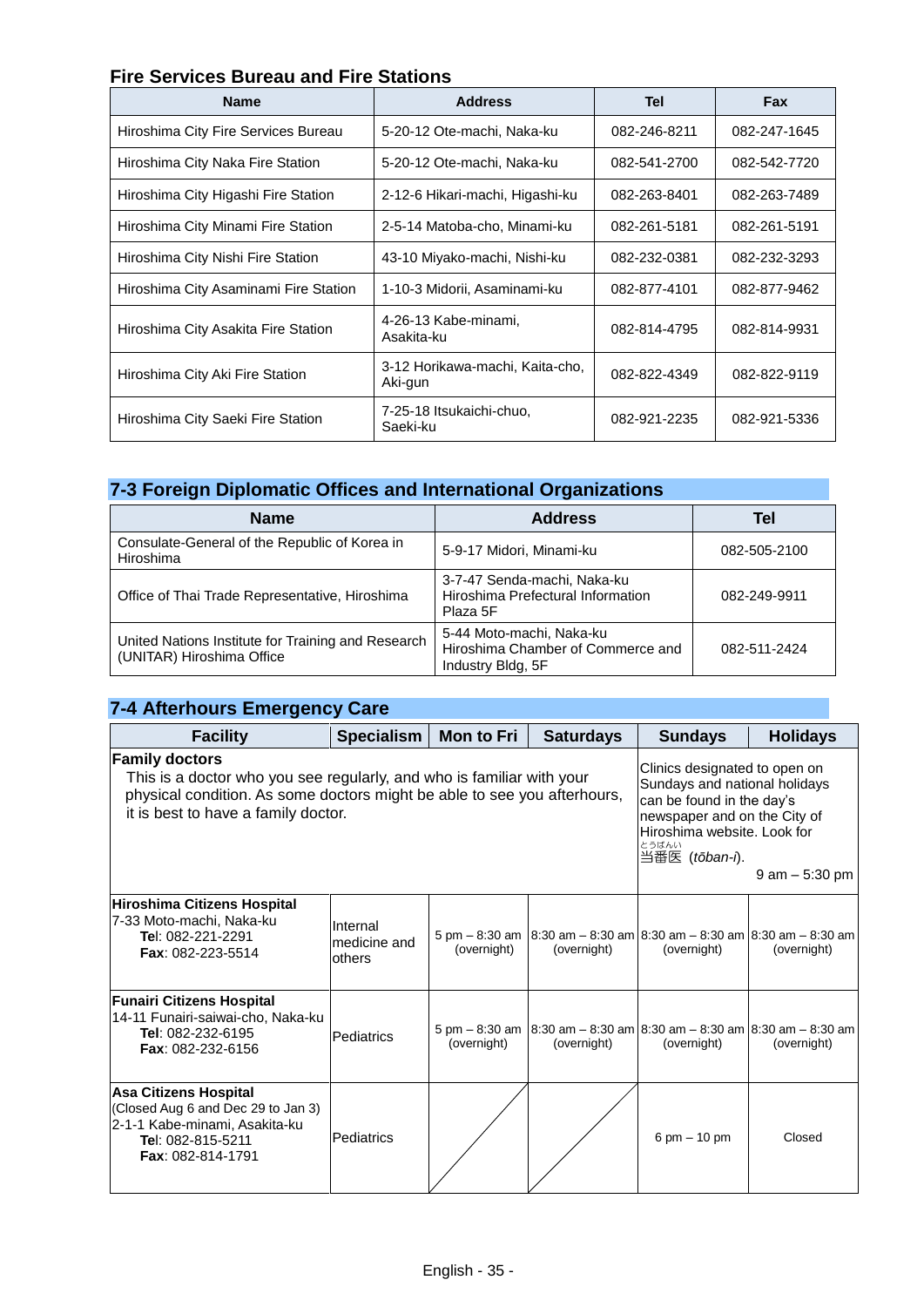| <b>Facility</b>                                                                                                                                                                                                            | <b>Specialism</b>                                                                                                  | <b>Mon to Fri</b>               | <b>Saturdays</b>                       | <b>Sundays</b>            | <b>Holidays</b>          |
|----------------------------------------------------------------------------------------------------------------------------------------------------------------------------------------------------------------------------|--------------------------------------------------------------------------------------------------------------------|---------------------------------|----------------------------------------|---------------------------|--------------------------|
| <b>Aki Citizens Hospital</b><br>(Managed by the Hiroshima City<br>Medical Association)<br>(Closed Aug 6, Dec 29 to Jan 3)<br>2-14-1 Hataka, Aki-ku<br>Tel: 082-827-0121<br><b>Fax: 082-827-0561</b>                        | Internal<br>medicine and<br>surgery                                                                                |                                 | $8:30$ am $-3:30$ pm<br>6 pm $-$ 11 pm | 6 pm $-$ 11 pm            | 6 pm $-$ 11 pm           |
| <b>Hiroshima City Medical</b><br><b>Association Senda-machi</b><br><b>Nighttime Emergency Medical</b><br><b>Center</b><br>(Closed Dec 31 to Jan 3)<br>3-8-6 Senda-machi, Naka-ku<br>Tel: 082-504-9990<br>Fax: 082-504-9991 | Internal<br>medicine<br>(15-year-olds<br>or older),<br>ophthalmology,<br>orthopedics,<br>surgery (for<br>injuries) | $7:30$ pm $-10:30$<br>pm        | $7:30$ pm $-10:30$<br>pm               | $7:30$ pm $- 10:30$<br>pm | $7:30$ pm $-10:30$<br>pm |
| <b>Asa Medical Association Kabe</b><br><b>Nighttime Emergency Medical</b><br>Center<br>(Closed Dec 31 to Jan 3)<br>4-11-28 Kabe, Asakita-ku<br>Tel: 082-814-9910<br>Fax: 082-814-9909                                      | Internal<br>medicine<br>(15-year-olds<br>or older)                                                                 | $7:00 \text{ pm} - 10:30$<br>pm | $7:00 \text{ pm} - 10:30$<br>pm        | Closed                    | Closed                   |
| <b>Hiroshima Oral Health Center</b><br>3-2-4 Futabanosato, Higashi-ku<br>Tel: 082-262-2672<br>Fax: 082-262-2556                                                                                                            | Dentistry                                                                                                          | Closed                          | Closed                                 | $9$ am $-3$ pm            | $9$ am $-3$ pm           |

# **7-5 Other Information**

## **The City of Hiroshima Official Website and foreign language websites**

### **1. Official City of Hiroshima Website**

The City of Hiroshima website not only has a Japanese version, but also pages in English, Korean, Chinese, Portuguese, Spanish, Filipino, and Vietnamese.

You can also use the automatic translation function (a private-sector translation service) to translate the Japanese website into English, Korean, Chinese, Portuguese, Spanish, Filipino, or Vietnamese. However, please be aware that the resulting translation is not always accurate. We offer simplified Japanese (やさしいに ほんご) for those who are not yet used to Japanese.

www.city.hiroshima.lg.jp/

## **2. Hiroshima Peace Culture Foundation's** *For International Residents*

Provides information for international residents about life in Japan, disaster information, international events, and more. Available in English, Chinese, Portuguese, Spanish, Vietnamese, Filipino, and Korean.



https://h-ircd.jp/en/guide-en.html